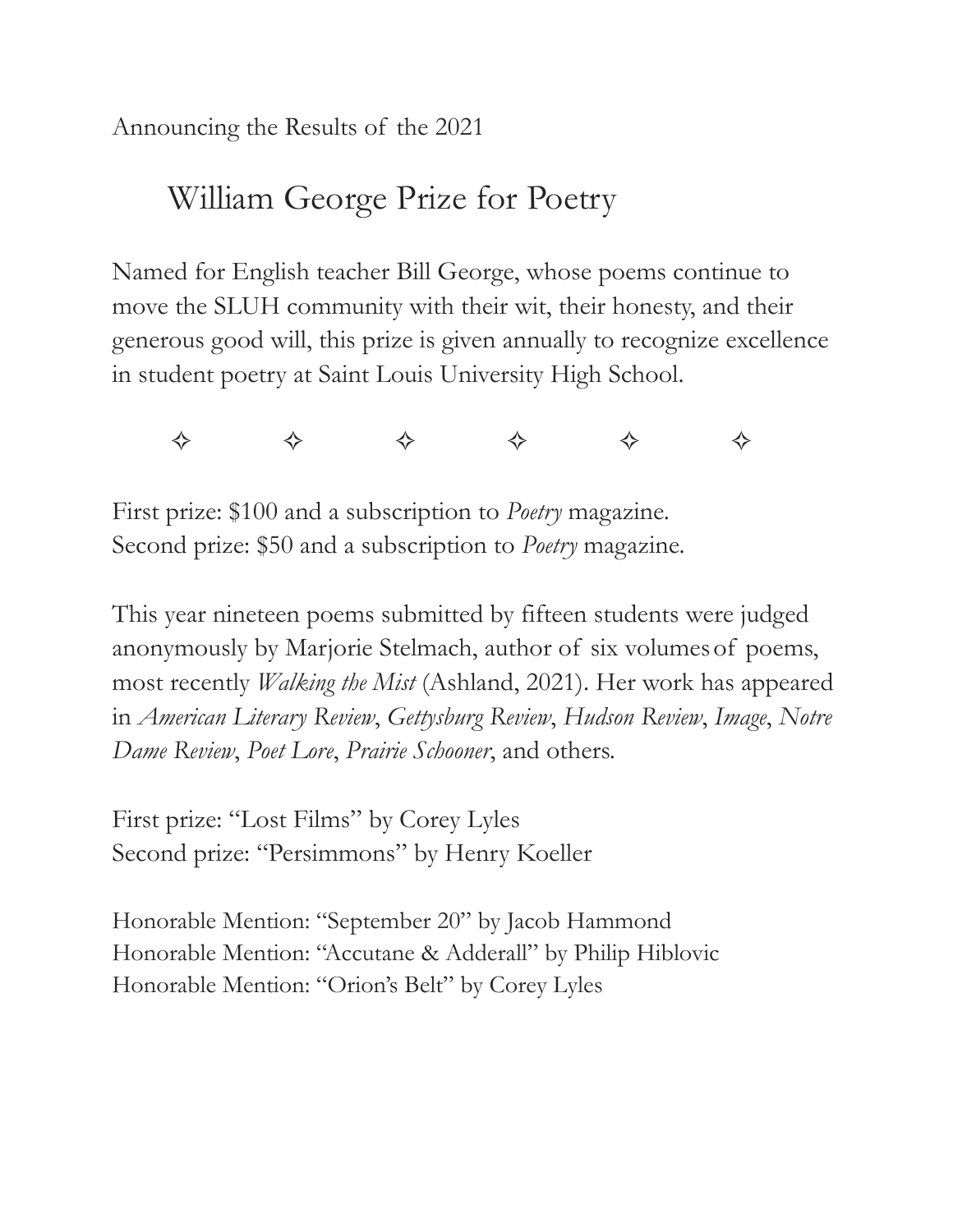## Lost Films

valeska suratt's name stretches tiredly across the tip of my tongue the age-rusted syllables still sweet to the taste and evaporate into the midnight air with no one to hold on to them already half-forgotten between myself and the air above me

into the dark around me

into the place where the forgotten things go where old memories live to play but die alone, drowned in oceans of people dried away long ago

into the place where faces shift and melt in the passing light hands are invisible and voices sing unheard as they wait silently for the day when they may yet again sit on the tip of a tongue to be the thought sought out by someone with the *snap snap snap* of forgetful fingers

under a bright saturnine spotlight shines the truth that my story, too, will disappear one day that what I am, they once were and what they are now I one day will be

—Corey Lyles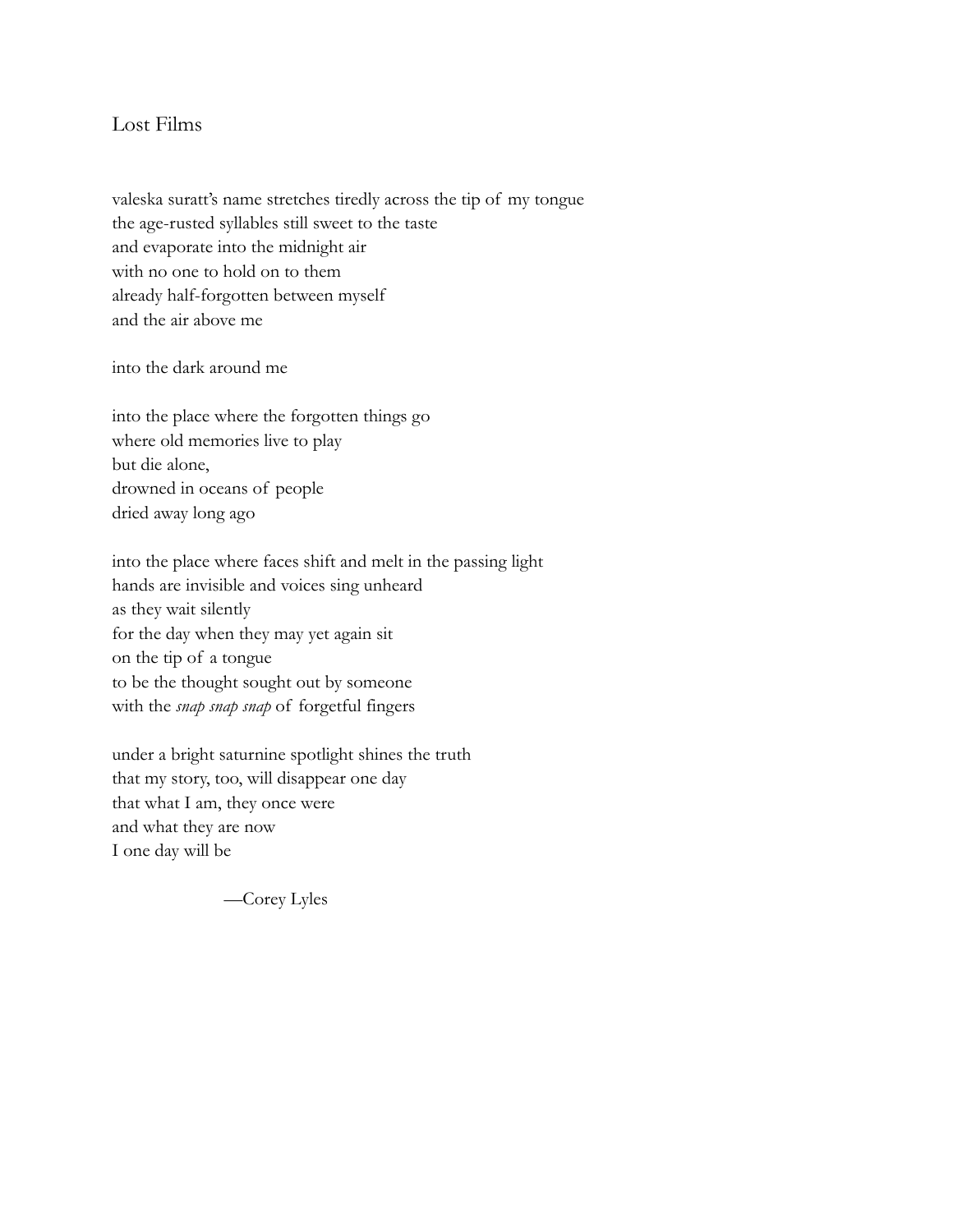## Persimmons

Dispersed on the sidewalk like points on a scatter plot, fermented persimmons reek of uncontrolled sweetness. Navigating through the pungent minefield is crucial to avoid squishing their silky, slippery pulp. Their discarded orange coat denies the chill of fall.

—Henry Koeller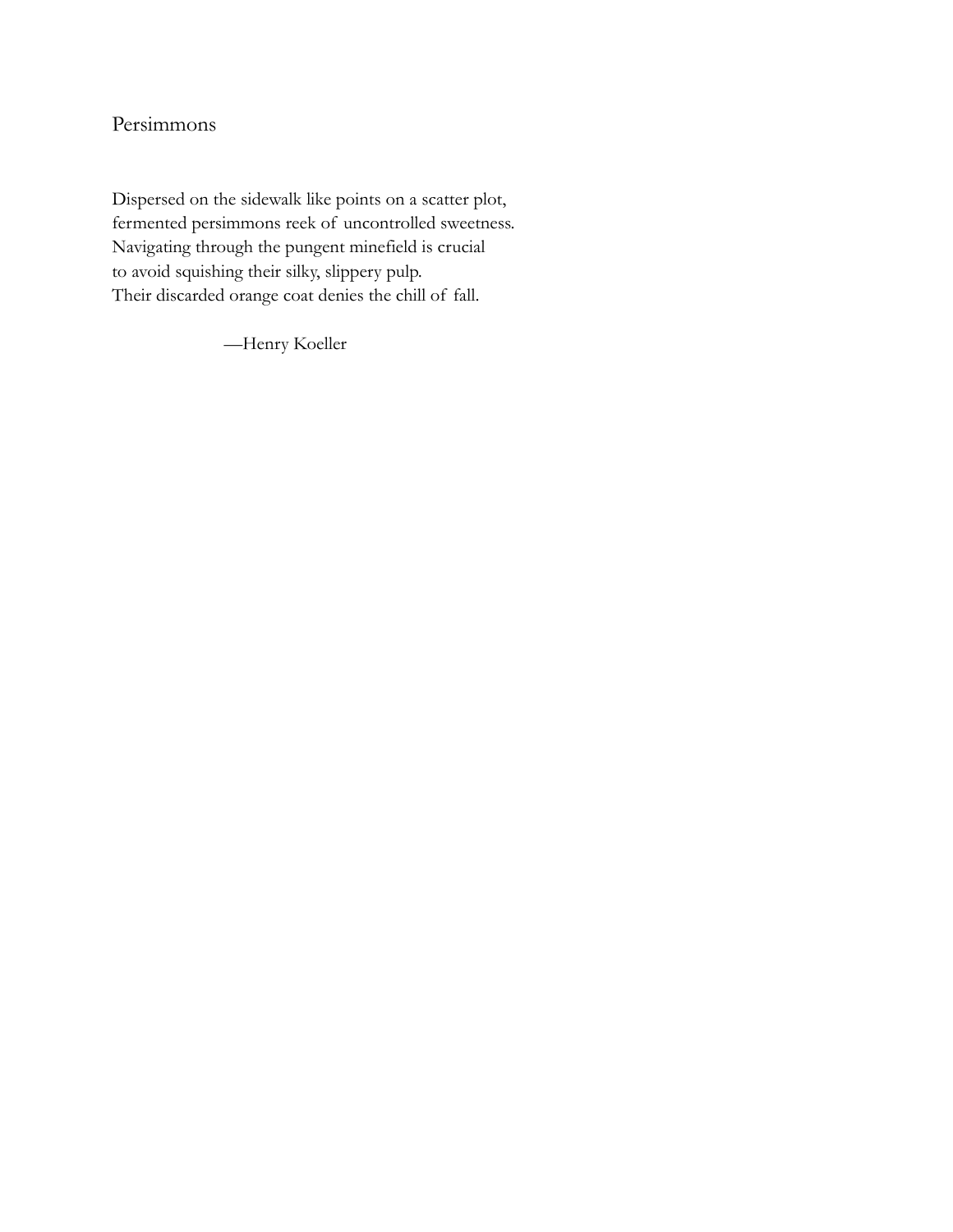september 20

seventy-four degrees and sunny

Rooted in a bed of skinny sticks and dry leaves, a dead tree, its dark, frail branches contorting on themselves, a harrowing recollection of a boy crumpled on the rough rug, a static of white and black, futilely clenching his head with his thin hands, desperate to diminish the writhing pain.

—Jacob Hammond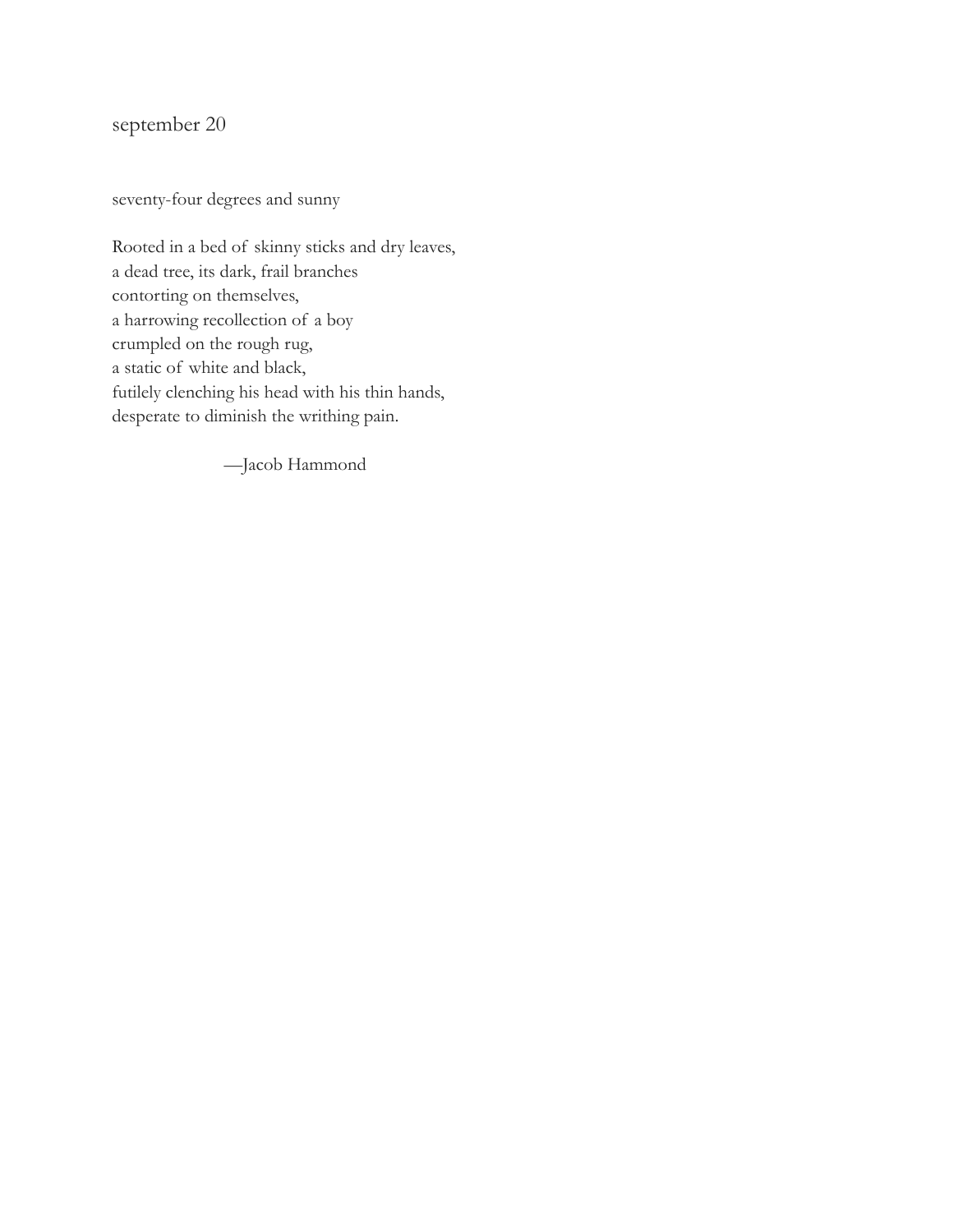Accutane & Adderall

Accutane & Adderall I throat with my coffee, black & poured freshly in the morning sun, beaming through the window panes, illuminating the kitchen sink— I tapped for the water to make said coffee. Before, I was tired, but now I'm just wired, & I'm still just as weird but my lips a bit drier, my brain a bit bigger, my legs a bit shaky. Why in the hell is my lower back achy? I don't really know. Is it the fútbol, the Adderall, or the burden of it all? I don't really know. Is itthe ball & chain, the Accutane, or the mountain of the mental strain? I don't really know. All I know is the grass is still green & the coffee's still good, & I'm still just angsty & misunderstood.

—Philip Hiblovic